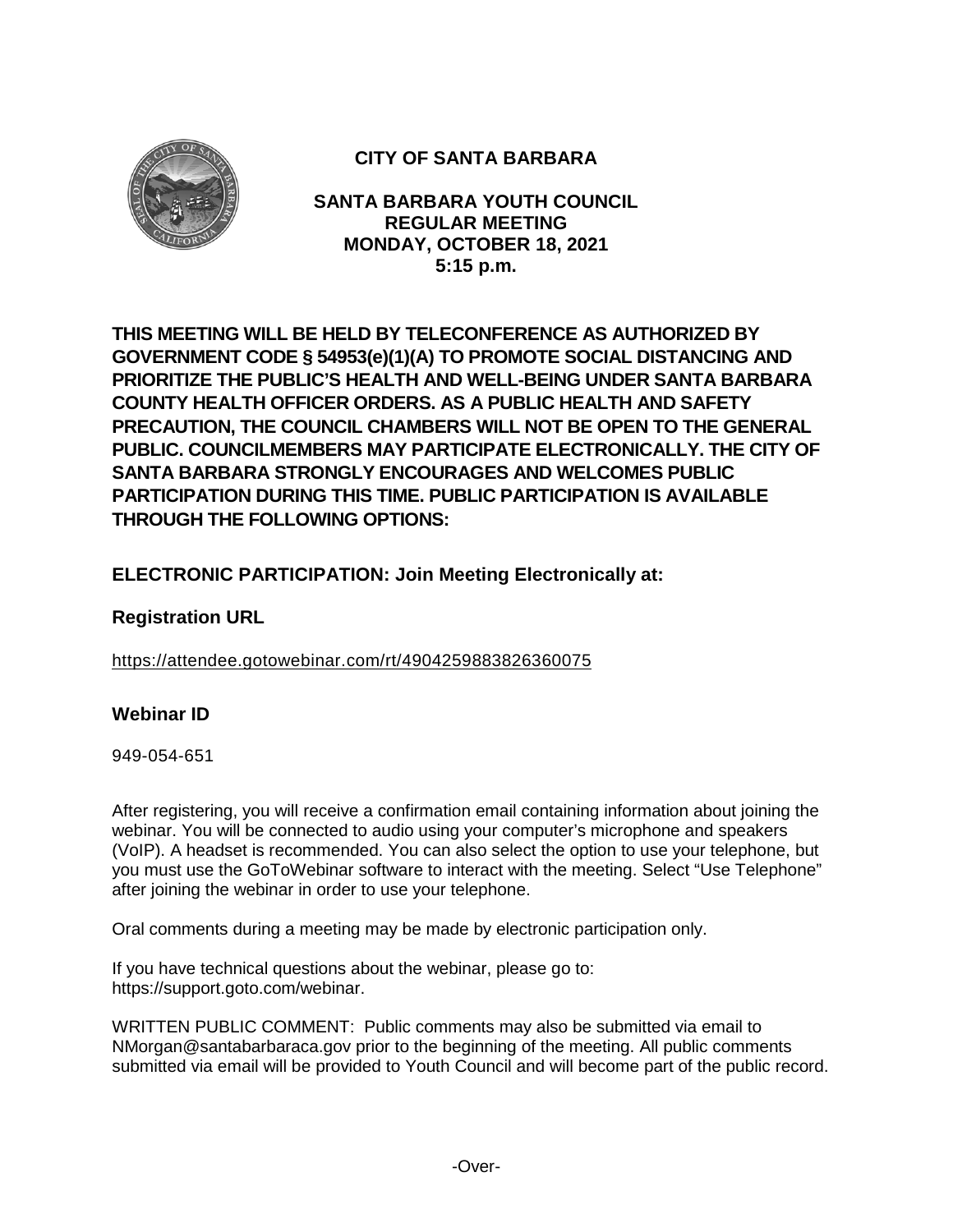### **AGENDA**

# **CALL TO ORDER**

### **ROLL CALL**

### **PUBLIC COMMENT**

Any member of the public may address the Youth Council for up to two minutes on any subject within the jurisdiction of the Youth Council that is not scheduled for a public discussion before the Youth Council. The total amount of time for public comment will be 15 minutes.

### **COUNCIL AND STAFF COMMUNICATIONS**

### **CONSENT CALENDAR**

### **1. Subject: Approval of the Minutes – For Action (Attachment)**

Recommendation: That the Youth Council waive the reading and approve the minutes of the meeting held on Monday, October 4, 2021

#### **NEW BUSINESS**

#### **2. Subject: Youth Council Interviews – For Discussion**

Recommendation: That Youth Council interview students interested in applying to be a part of Youth Council.

### **3. Subject: Receive A Presentation On GENup – For Information Only**

Recommendation: That Youth Council receive a brief presentation on current projects and ways in which students can be a part of GENup.

# **4. Subject: Youth Making Change Grant Workshop and Planning – For Information and Discussion**

Recommendation: That Youth Council hear from the liaison that attended the Youth Making Change Workshop and discuss grant project ideas.

### **5. Subject: Trunk or Treat Meeting – For Information and Discussion**

Recommendation: That Youth Council discuss the assigned tasks from SB PAL and hear from the attending liaison.